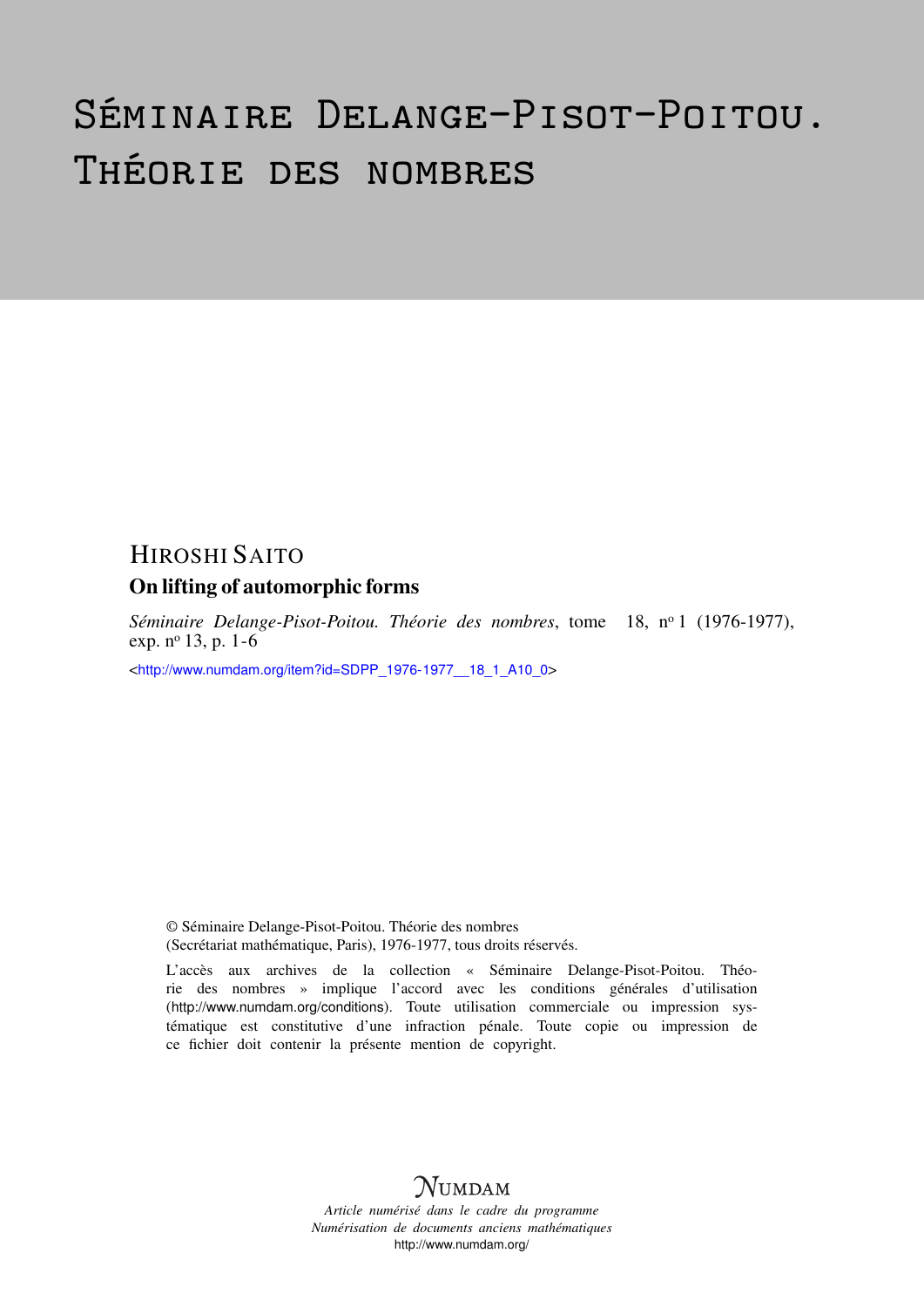### ON LIFTING OF AUTOMORPHIC FORMS

### by Hiroshi SAITO

 $Q_{\bullet}$  - Let F be a totally real algebraic number field with the degree  $[FeQ] = \lambda$ , and  $0$  its maximal order. For the sake of simplicity, we assume that the class number of  $F$  is one, and  $O$  has a unit with arbitary signature distribution. For an even positive integer k and for the subgroup  $\Gamma = GL_2(\mathcal{O})^+$  of  $GL_2(\mathcal{O})$  consisting of all elements with totally positive determinants, we denote by  $S_{\mathbf{k}}(\Gamma)$ the space of Hilbert cusp forms of weight  $k$  with respect to  $\Gamma$ , namely the set of all holomorphic functions f on the  $\ell$ -fold product of the complex upper half plane H, which satisfy

 $1^{\circ}$  f( $\gamma^{(1)}$   $Z_1$ ,  $\gamma^{(2)}$   $Z_2$ , ...,  $\gamma^{(2)}$   $Z_{\ell}$ ) =  $\Pi_i$  ( $c^{(1)}$   $Z_i$  +  $d^{(1)}$ )<sup>k</sup> f( $Z_1$ , ...,  $Z_{\ell}$ ) for  $\gamma \in \Gamma$ .

2° f vanishes at every cusp.

where  $\gamma^{(i)} = \begin{pmatrix} a^{(i)} & b^{(i)} \\ (i) & (i) \end{pmatrix}$  are all distinct conjugates of  $\gamma$  over  $Q$ . It is

known that an element f of  $S_k(\Gamma)$  has a Fourier expansion of the form

 $f(Z_1, ..., Z_k) = \sum_{\mathfrak{A}} G(\mathfrak{A}) \sum_{(\nu) = \mathfrak{A} \neq 0, \nu > 0} \exp 2\pi i (\nu^{(1)} Z_1 + ... + \nu^{(k)} Z_k),$ where  $\mathfrak A$  runs through all integral ideals of  $F$ , and  $\mathfrak D$  is the different of the extension  $F/Q$ . We denote by  $\Phi_{f}$  the associated Dirichlet series of f, that is,

$$
\Phi_{\hat{\mathbf{T}}}(\mathbf{s}) = \sum_{\mathbf{U}} \mathbf{C}(\mathbf{U}) \mathbf{N} \mathbf{U}^{-\mathbf{S}}.
$$

For a place (archimedean or non-archimedean) of  $F$ , we denote by  $F_v$  the completion of F at v, and for a non-archimedean prime  $v = p$ , we denote by  $\mathcal{O}_p$ the ring of all  $p$ -adic integers of  $F_p$ . Let  $F_A$  be the adele ring of  $F$ , and  $\mathfrak{u}_{\mathbb{F}}$  be the open subgroup of  $GL_2(\mathbb{F}_4)$  given by

$$
\Pi_{\text{p:non-archimedean}} \ G_{2}(\mathcal{O}_{\text{p}}) \times \Pi_{\text{v:archimedean}} \ G_{2}(\mathbb{F}_{\text{v}}) .
$$

Then we can consider the Hecke ring  $R(\mathbf{u}_{\mathbf{F}}$ ,  $GL_2(\mathbf{F}_A))$  with respect to  $GL_2(\mathbf{F}_A)$ and  $\mathfrak{u}_{\mathfrak{p}}$ , and its action T on  $S_{\mathfrak{p}}(\Gamma)$  as in G. SHIMURA [9]. It is known that  $S_{\nu}(\Gamma)$  has a basis consisting of common eigen functions for all Hecke operators and that if f is a common eigen function for all Hecke operators with  $C(0) = 1$ , then the associated Dirichlet series  $\Phi_{\rho}$  has an Euler product of the form

$$
\Phi_f(s) = \Pi_p (1 - C(p)Np^{-s} + Np^{k-1-s})^{-1} ,
$$

where  $p$  runs through all prime ideals of  $F$ .

21 janvier 1977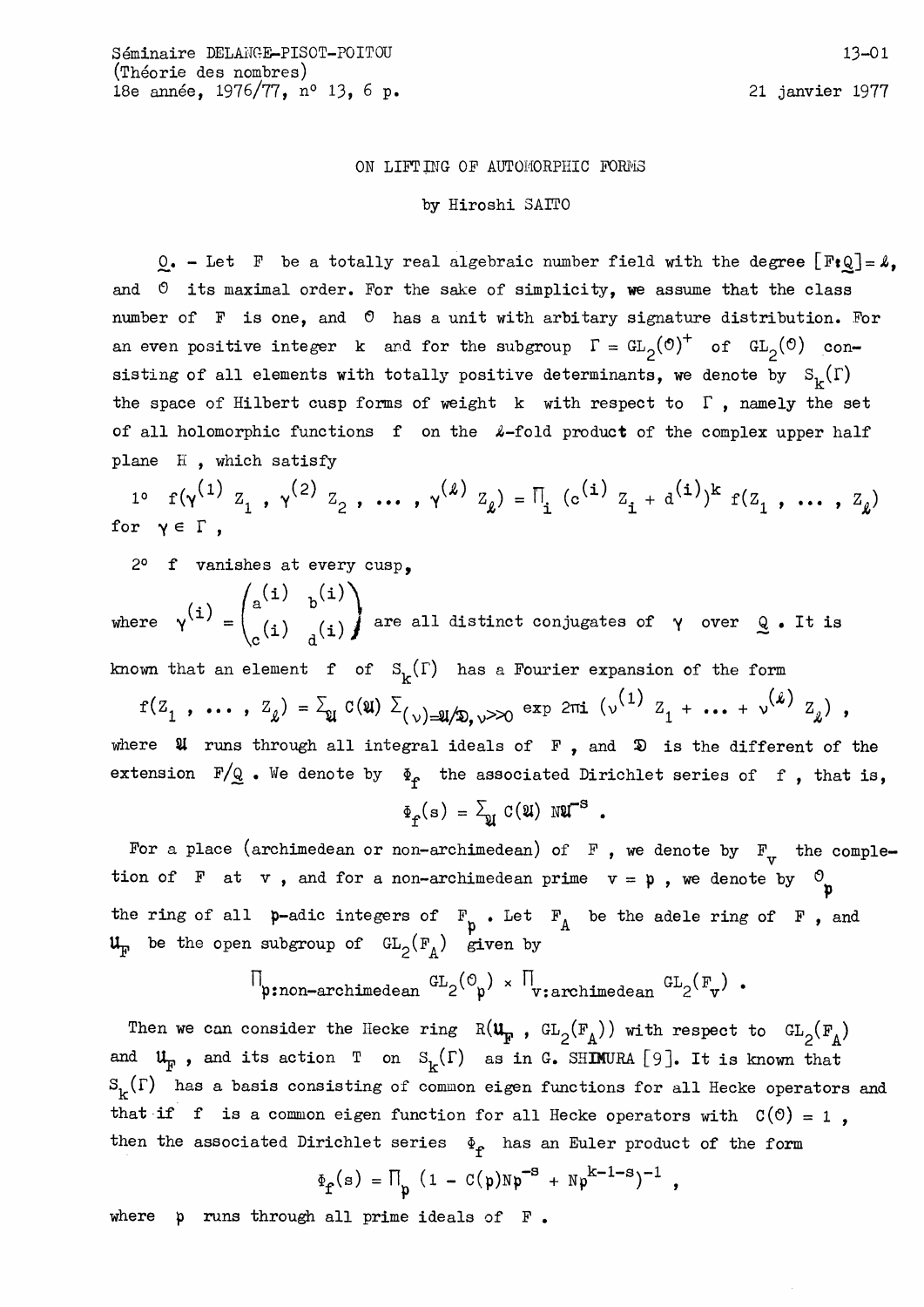$1. -$  On the following, we assume that  $F$  is a totally real algebraic number field which satisfies

1° F is a cyclic extension of  $Q$  with a prime degree  $\lambda$ ,

2° F is a tamely ramified extension of  $Q$ ,

3º The class number of F is one,

4° The index  $[E:E_{+}]$  is  $2^{k}$ ,

where E is the group of all units of  $\circ$  and E<sub>1</sub> is its subgroup consisting of all totally positive units. It follows from these conditions that the conductor of the extension  $F/Q$  is a prime q with  $q \equiv 1 \mod 2$ .

We fix an embedding of F into the real number field  $R$ , and consider F as a subfield of  $R$ . We fix a generator  $\sigma$  of the Galois group  $Gal(F/Q)$ . With this  $\sigma$  , we consider  $GL_2(F)$  as a subgroup of  $GL_2(R)^k$  by

 $\gamma \mapsto (\gamma, \overset{\sigma}{\gamma}, \dots, \overset{\sigma^{\ell-1}}{\gamma})$  for  $\gamma \in GL_2(F)$ .

For this fixed generator  $\sigma$ , we define a linear operator  $T_{\sigma}$  on  $S_k(\Gamma)$  by

$$
T_{\sigma} f(z_1, z_2, \ldots, z_k) = f(z_2, \ldots, z_k, z_1).
$$

Using this  $T_{\sigma}$  and Hecke operators, we define a subspace  $SS_{\kappa}(\Gamma)$  of  $S_{\kappa}(\Gamma)$  as follows

$$
SS_{k}(\Gamma) = \{f \in S_{k}(\Gamma) ; T_{\sigma}T(e) f = T(e) T_{\sigma} f for any e \in R(\mathfrak{u}_{F} , GL_{2}(F_{A})) \} .
$$

It is easy to see that this subspace is stable under the action of Hecke operators, and that if f is a common eigen function for all Hecke operators, then

 $f \in SS_{k}(\Gamma) \Longleftrightarrow C(\mathfrak{A}) = C(\mathfrak{A}) = \ldots = C(\mathfrak{A}^{k-1})$  for any integral ideal  $\mathfrak{A}$ .

Our purpose is to show that this subspace  $SS_k(\Gamma)$  is closely related with spaces of cusp forms of one variable, in fact, this subspace can be lifted from spaces of cusp forms of one variable.

Let  $S_k(SL_2(\underline{Z}))$  be the space of cusp forms of weight k with respect to  $SL_2(\underline{Z})$ . Let us introduce other spaces of cusp forms of one variable. From the condition on  $F$ , it follows that there exist  $\lambda - 1$  characters mod q of order  $\lambda$  corresponding to the extension  $F/Q$  in the sense of class field theory. We denote them by  $x_i$ ,  $1 \le i \le k - 1$ . For each character  $x_i$ , we denote by  $S_k(\Gamma_0(q)$ ,  $x_i)$ the space of cusp forms g which satisfy

$$
g(\gamma Z) = (cZ + d)^{k} \chi_{\mathbf{i}}(d) g(Z) \text{ for } \gamma = \begin{pmatrix} a & b \\ c & d \end{pmatrix} \in \Gamma_{0}(q) ,
$$

$$
\Gamma_{0}(q) = \{ \begin{pmatrix} a & b \\ c & d \end{pmatrix} \in SL_{2}(Z) , c \equiv 0 \mod q \} .
$$

where

$$
\Gamma_0(q) = \left\{ \begin{pmatrix} a & b \\ c & d \end{pmatrix} \in SL_2(\underline{Z}) \text{ , } c \equiv 0 \mod q \right\}.
$$

The Hecke ring  $R(u_Q, GL_2(Q_A))$  acts on these spaces of cusp forms. On  $S_k(SL_2(Z)),$ it acts in the usual manner. On the other spaces, we make it act in the following way. For a prime p, let  $T(p)$  and  $T(p, p)$  be the elements of  $R(u_q, GL_2(q_4))$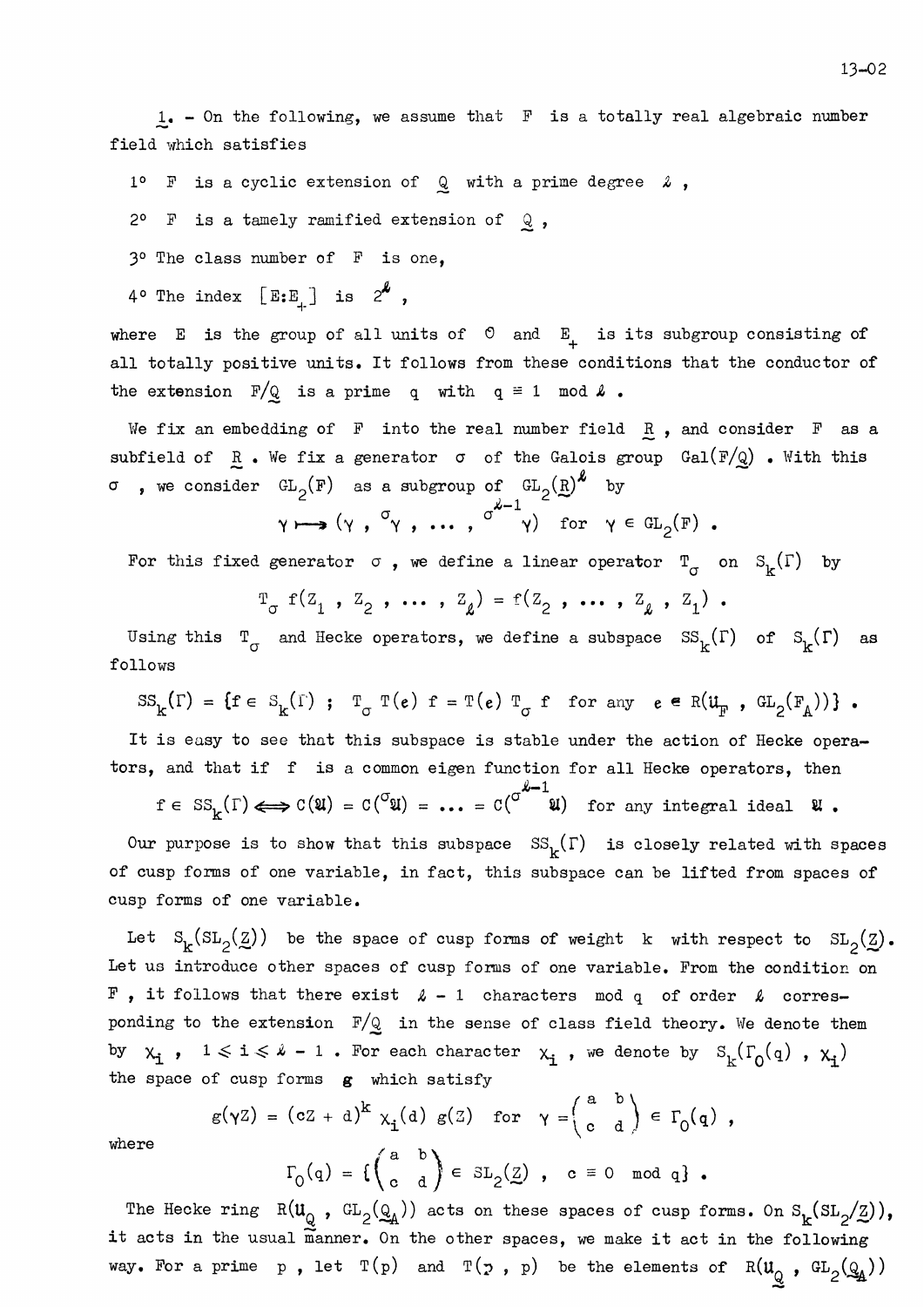given in the next section. For  $p \neq q$ ,  $T(p)$  and  $T(p, p)$  acts in the usual manner. For  $p = q$ , we define the action of  $T(q)$  and  $T(q, q)$  on  $S_k(\Gamma_0(q), \chi_i)$  $bv$  $\sqrt{1-\sqrt{2}}$ 

$$
T(q) g = g \left[ \Gamma_0(q) \begin{pmatrix} 1 & 0 \\ 0 & q \end{pmatrix} \Gamma_0(q) \right]_{k, \chi_1} + g \left[ \Gamma_0(q) \begin{pmatrix} 1 & 0 \\ 0 & q \end{pmatrix} \Gamma_0(q) \right]_{k, \chi_1}^*,
$$
  

$$
T(q, q) g = q^{k-2} g,
$$

where  $[\Gamma_0(q) \begin{pmatrix} 1 & 0 \\ 0 & q \end{pmatrix} \Gamma_0(q)]_{k,\chi_1}$  is the action of the double coset  $\Gamma_0(q) \begin{pmatrix} 1 & 0 \\ 0 & q \end{pmatrix} \Gamma_0(q)$ defined in G. SHIMURA [10], and [ $\int_{k,\chi_{i}}^{*}$  means the adjoint operator of  $\begin{bmatrix} 1 \\ k,\chi_{i} \end{bmatrix}^{*}$ with respect to the Petersson inner product. To compare the above two kinds of representations of Hecke rings, namely the representation of  $R(\mathfrak{u}_{\mathbb{F}}$ ,  $GL_2(\mathbb{F}_A))$  on  $\text{SS}_k(\Gamma)$  and those of  $R(\mathfrak{u}_\mathbb{Q}$ ,  $GL_2(\mathbb{Q}_A))$  on  $\text{SS}_k(\text{SL}_2(\mathbb{Z}))$  and  $\text{SS}_k(\Gamma_0(\mathfrak{q})$ ,  $x_i)$ , we define a natural homomorphism  $\lambda$  from  $R(\mathfrak{u}_{\mathbb{F}}^{\bullet}, \mathbb{G}L_2(\mathbb{F}_A))$  to  $R(\mathfrak{u}_{\mathbb{Q}}^{\bullet}, \mathbb{G}L_2(\mathbb{Q}_A))$  in the next section. First assuming this  $\lambda$ , we will state our theorem. By means of  $\lambda$ , the spaces  $S_k(SL_2(\underline{Z}))$  and  $S_k(\Gamma_0(q), x_i)$ ,  $1 \le i \le k - 1$ , can be regarded as  $R(\mathfrak{u}_{\mathbb{F}}$ ,  $GL_2(\mathbb{F}_A))$ -modules. On these notations, we can prove [7], the following theorem.

THEOREM. - If  $k > 4$ , there exists a subspace S of  $\bigoplus_{i=1}^{k-1} S_k(\Gamma_0(q)$ ,  $x_i)$  such  $that$ 

$$
SS_{k}(\Gamma) \approx S_{k}(SL_{2}(\underline{Z})) \oplus S ,
$$
  
(and  $\bigoplus_{i=1}^{k-1} S_{k}(\Gamma_{0}(q), \chi_{i}) \approx S \oplus S )$  as  $R(\mathbf{u}_{F}, GL_{2}(\mathbf{F}_{A}))$ -modules.

Let  $g \in S_{\nu}(SL_2(\underline{Z}))$  be a common eigen function for all Hecke operators and let  $f \in SS_K(\Gamma)$  be a common eigen function for all Hecke operators which corresponds to g in the above isomorphism, then it holds the following relation between the associated Dirichlet series  $\varphi_g$  of  $g$  and  $\varphi_f$  of  $f$ , namely,<br> $\varphi_f(s) = \varphi_g(s) \prod_{i=1}^s \varphi_g(s, x_i)$ ,

where

$$
\varphi_{g}(s, \chi_{i}) = \sum_{n=1}^{\infty} a_{n} \chi_{i}(n) n^{-s}
$$
 for  $\varphi_{g}(s) = \sum_{n=1}^{\infty} a_{n} n^{-s}$ .

This theorem can be considered an analogue for automorphic forms of the decomposition theorem of Dedekind zeta-functions.

The above theorem can be derived easily from the following theorem on trace of Hecke operators.

THEOREM. - If 
$$
k \ge 4
$$
,  
\ntr  $T(e)/SS_k(\Gamma) = tr T(\lambda(e))/S_k(SL_2(\underline{Z})) + \frac{1}{2} \sum_{i=1}^{k-1} tr T(\lambda(e))/S_k(\Gamma_0(q), X_i)$   
\nfor any  $e \in R(U_F, GL_2(F_A))$ , where  $tr T(e^*) / \sum_{i=1}^{k} tr T(xe^*) = tr T(e^*)$  on the  
\nspace \* .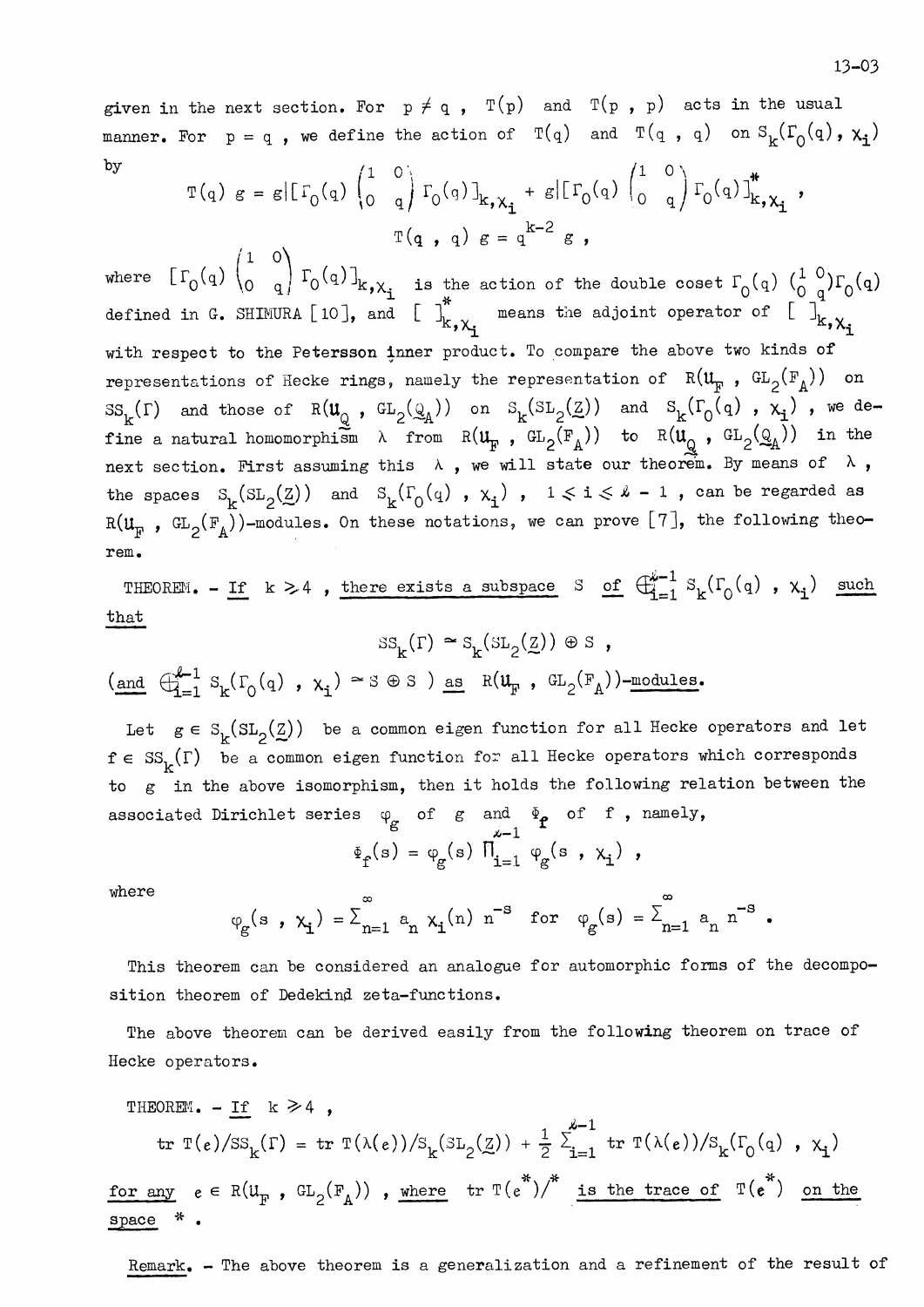K. DOI and H. NAGANUMA ( $[2]$ ,  $[6]$ ), which treated the lifting for quadratic extensions. H. JACQUET [3] studied the lifting for quadratic extensions from the view point of representation theory. Alternative proofs for K. DOI and H. NAGANUMA's result are given by D. ZAGIER [12] and S. KUDLA [4]. T. ASAI [1] treated the lifting in the case of imaginary quadratic extensions over Q.

2. - In this section, we give the definition of  $\lambda$ . Since it is known that

$$
R(uF, GL2(FA)) = \bigotimes_{p} R(GL2(Op), GL2(Fp)),
$$
  

$$
R(uQ, GL2(QA)) = \bigotimes_{p} R(GL2(Zp), GL2(Qp)),
$$

it is enough to define a homomorphism  $\lambda_p$  from  $R_p = R(GL_2(\mathcal{O}_p)$ ,  $GL_2(F_p)$  to  $R_p = R(GL_2(\mathcal{Z}_p)$ ,  $GL_2(\mathcal{Q}_p)$  for each prime ideal  $p$  of  $F$ , where  $p$  is a prime such as  $p|p$ . Let  $T(p)$  and  $T(p, p)$  (resp.  $T(p)$  and ments of  $R_p$  (resp.  $R_p$ ) given by the double cosets

$$
\operatorname{GL}_2(\mathcal{O}_{\mathfrak{p}}) \left( \begin{matrix} 1 & 0 \\ 0 & \pi \end{matrix} \right) \operatorname{GL}_2(\mathcal{O}_{\mathfrak{p}}) \quad \text{and} \quad \operatorname{GL}_2(\mathcal{O}_{\mathfrak{p}}) \left( \begin{matrix} \pi & 0 \\ 0 & \pi \end{matrix} \right) \operatorname{GL}_2(\mathcal{O}_{\mathfrak{p}})
$$

(resp.  $GL_2(\mathbb{Z}_p)$   $\begin{pmatrix} 1 & 0 \\ 0 & p \end{pmatrix} GL_2(\mathbb{Z}_p)$  and  $GL_2(\mathbb{Z}_p)$   $\begin{pmatrix} p & 0 \\ 0 & p \end{pmatrix} GL_2(\mathbb{Z}_p)$  respectively, where <br>  $\pi$  is a prime element of  $\begin{pmatrix} 0 & 0 \\ p & p \end{pmatrix}$ . We denote by  $R_p^{\text{I}}$  (resp.  $R_p^{\text$ we put

$$
T(p) = X + Y
$$
  
\n
$$
T(p) = x + y
$$
  
\n
$$
T(p) = x + y
$$
  
\n
$$
T(p) = x + y
$$
  
\n
$$
T(p) = x + y
$$
  
\n
$$
T(p) = x + y
$$

we can embed  $R_p$  (resp.  $R_p$ ) into the polynomial ring  $Q[X, Y]$  (resp.  $Q[x, y]$ ) of two variables over  $Q$ . Now, consider the mapping from  $Q[X, Y]$  to  $Q[x, y]$ given by

$$
\begin{array}{ccc}\nX & \longrightarrow & x^f \\
Y & \longrightarrow & y^f\n\end{array},
$$

where f is an integer such that  $Np = p^f$ . Then we see easily that this mapping can be extended to a homomorphism from  $R_p$  to  $R_p$ .

 $3. -$  On this section, we give a numerical example of our theorem. We take as F the maximal real subfield of 7-th root of unity, then  $[F:Q] = 3$ , and F satisfies the condition in  $\S 1$ . Let  $\chi$  be the character mod 7 of order 3 given by  $\chi(3) = \omega$ ,  $\omega = (-1 + \sqrt{-3})/2$ . For  $k = 4$ , we have dim  $S_A(\Gamma) = 1$  and dim  $S_4(\Gamma_0(7)$ ,  $\chi$ ) = 1. In this case, the subspace  $SS_4(\Gamma)$  coincides with  $S_4(\Gamma)$ , hence  $S_4(\Gamma)$  is isomorphic to  $S_4(\Gamma_0(7)$ ,  $x)$  as  $R(\mathfrak{u}_F$ ,  $GL_2(F_A))$ -modules. Let f (resp. g) be an element of  $S_4(\Gamma)$  (resp.  $S_4(\Gamma_0(7), \chi)$ ) with the associated Dirichlet series

 $\Phi_f(s) = \sum C(u) N u^{-s}$  (resp.  $\varphi_g(s) = \sum_{n=1}^{\infty} a_n n^{-s}$ ).

We may assume  $C(0) = 1$  and  $a_1 = 1$ . Then our theorem asserts that it holds the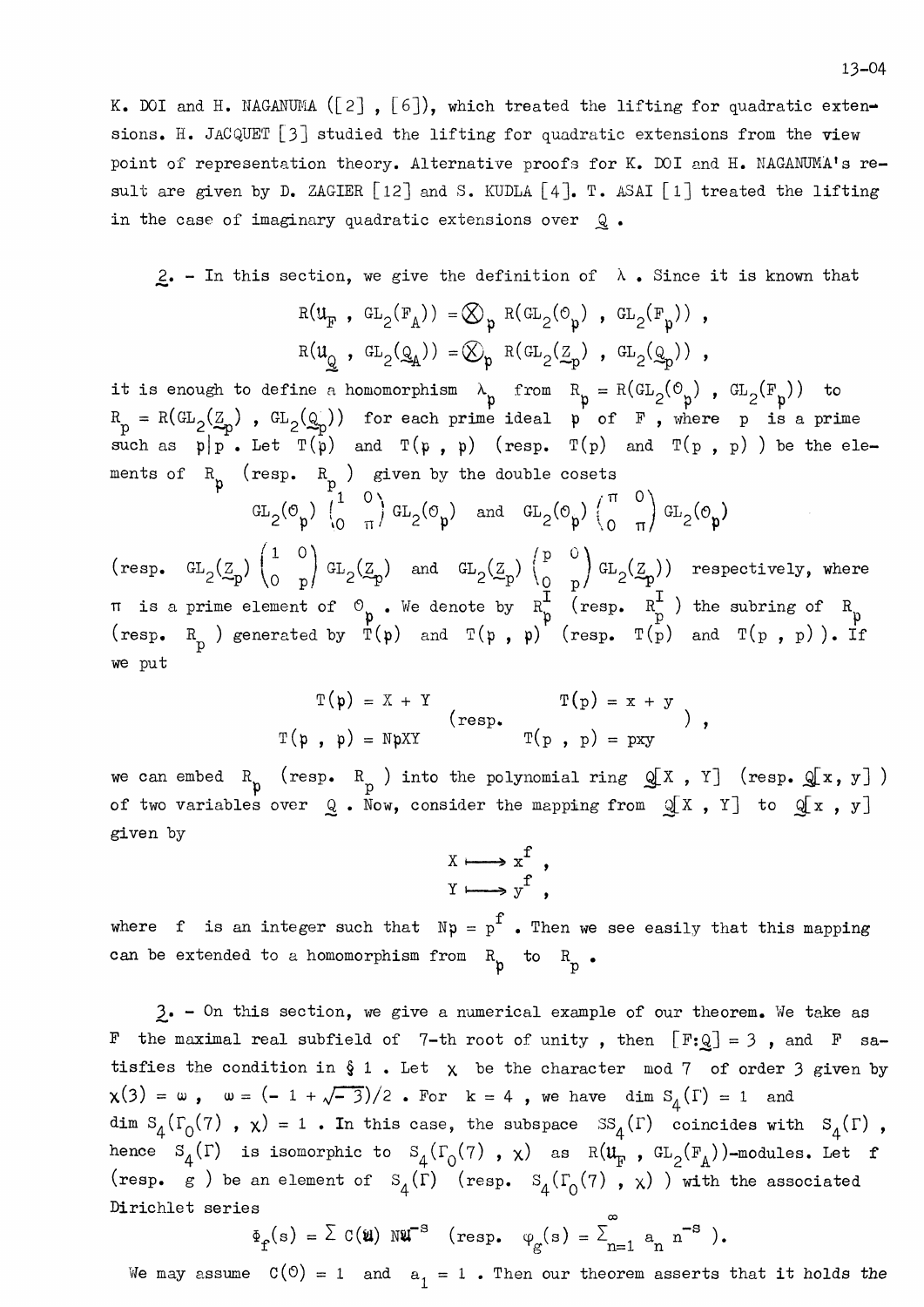$$
C(p) = \begin{cases} a_p & (p) = pp' & p'' \\ a_p^3 - 3x(p) & p^3 & a_p \\ a_p + a_p & (p) = p \end{cases}
$$

where  $p$ ,  $p'$ ,  $p''$  are the distinct prime divisors of  $(p)$ . This relation can be checked for several  $p$  and  $p$ . The coefficients  $a_p$  can be calculated by Eichler-Selberg's trace formula using the class numbers of imaginary quadratic fields. On the other hand,  $C(p)$  can be obtained by Shimizu's trace formula [8] using the class numbers of totally imaginary quadratic extensions of F. For example, to calculate  $C((2))$ , we need the following class numbers.

$$
h(F(\sqrt{-8})) = 1
$$
,  $h(F(\sqrt{-7})) = 1$ ,  $h(F(\sqrt{\alpha^2 - 8})) = 1$ ,  $h(F(\sqrt{\alpha^2 + 2\alpha - 7})) = 1$ .

Here  $h(K)$  is the class number of K and  $\alpha$  is a root of the equation

$$
x^3 + x^2 - 2x - 1 = 0
$$

On this way, we have the following table.

| p  | $\chi(p)$  | a <sub>p</sub> | p              | $C(p)$ |
|----|------------|----------------|----------------|--------|
| 2  | $\omega^2$ | 2\omega        | (2)            | -40    |
| 3  | $\omega$   | $7\omega^2$    | (3)            | -224   |
| 7  | 0          | 7 - 14\omega   | (2 - \alpha)   | 28     |
| 13 | 1          | -14            | (\alpha^2 + 1) | -14    |
| 29 | 1          | 58             | (3 - \alpha)   | 58     |

 $\frac{4}{1}$ . - Let F be as in  $\S 1$ , and  $\mathfrak A$  an integral ideal of F such as  $\sigma \mathfrak A = \mathfrak A$ , then we can define a subspace  $SS_k(\Gamma_0(\mathfrak{U}))$  of  $S_k(\Gamma_0(\mathfrak{U}))$  in the same way as in § 1, where  $\Gamma_0(\mathfrak{A}) = \left\{ \begin{pmatrix} a & b \\ c & d \end{pmatrix} \in \Gamma$ ,  $c \equiv 0 \mod \mathfrak{A} \right\}$ , and we can prove a similar but more complicated result on this  $SS_k(\Gamma_0(\mathfrak{A}))$ . Also, in the case of definite quaternion algebras, we can consider a similar problem, and the case where  $\ell \geq 3$  has been treated by H. HIJIKATA. In the case of quadratic extensions, we can prove the following. Let F be  $Q(\sqrt{q})$  with a prime q,  $q \equiv 1 \mod 4$ , and B a definite quaternion algebra over  $Q$  which ramifies at q and at the archimedean prime. Let R be a maximal order of B  $\otimes$  F which satisfies  $\sigma$ R = R, where  $\sigma$  is the generator of  $Gal(F/\mathbb{Q})$  . For a non-negative even integer k, let  $M(id, {k, k})$  be the space of continuous functions on  $(B \otimes F)^{\times}_{A}$  defined in H. SHIMIZU [8] with respect to the open subgroup  $\prod_{p} R^{\times}_{p} \times \prod_{p} (B \otimes F)^{\times}_{p}$  of  $(B \otimes F)^{\times}_{A}$ . We can define the action of  $T_{\sigma}$  on  $M(id, \{k, k\})$  by mea and in these notations we can prove the following theorem.

THEOREM. - For any 
$$
e \in \mathcal{L}_{p \neq q} R(R_p^{\times}, (B \otimes F)_A^{\times})
$$
, it holds